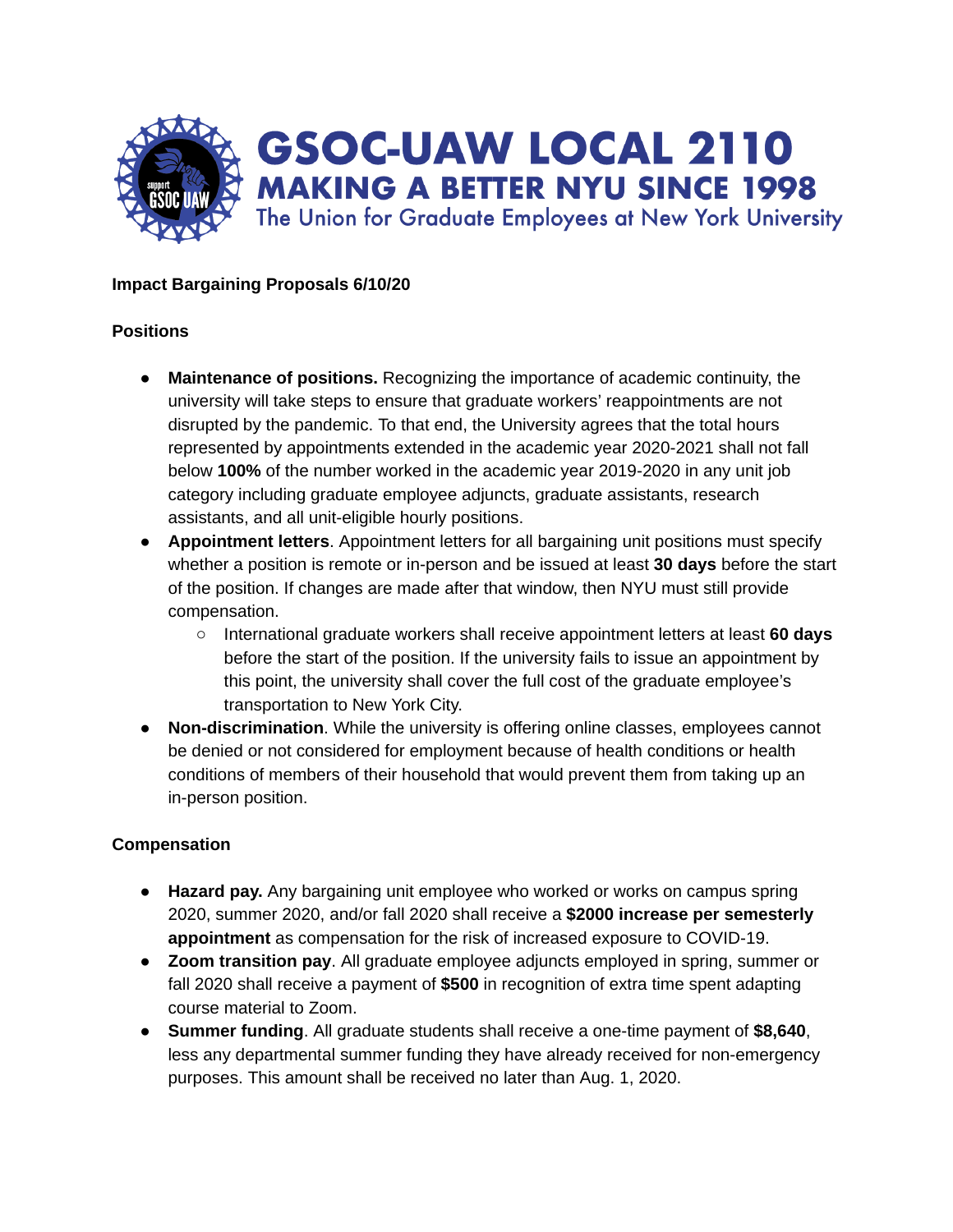- **● Emergency funding.** In recognition of COVID-related financial hardship (relocation, illness, unforeseen caretaking responsibilities, visa fees, etc.), the University shall establish an emergency fund for all graduate students. The university shall distribute these funds based on description of need without requesting any additional documentation or contacting students' advisors or department, and will publicly report the amount set and the funds used by graduate students.
	- To ensure a transparent, democratic, and inclusive decision-making process, any deliberations regarding the disbursement of the aforementioned money will include the participation of GSOC representatives.
- **● Funding extensions**. Any fully funded graduate student shall receive an extra year of funding in amounts equal to or higher than the rates they receive in the 2019–20 academic year, as well as a year's extension of health benefits and waived registration and maintenance of matriculation fees. For graduate students whose funding comes from sources outside the university, such as engineering students in Tandon, NYU must commit to offer the equivalent of one year's worth of such external funding, again in amounts equal to or higher than those currently received, along with a year's extension of health benefits and waived registration and maintenance of matriculation fees.
- **Tuition for masters students**. Provide tuition refunds for all masters students whose learning and working conditions were altered by the closure of NYU in the spring and summer. Alternatively, the University will waive tuition for those who opt in to degree extensions.

# **Working conditions**

- **PPE and social distancing.** All employees working on campus in summer 2020 and fall 2020 shall receive adequate personal protective equipment (PPE), according to CDC guidelines, including the weekly provision of N95 masks (at least 3 per week), hand sanitizer, and gloves. All work sites, including classrooms, must abide by [CDC](https://www.cdc.gov/coronavirus/2019-ncov/community/colleges-universities/considerations.html) guidelines in accordance with Article XIII ("Health and Safety").
- **In-person class sizes.** To ensure proper social distancing, in-person class sizes in the 2020-2021 academic year must be capped at **50%** of usual capacity relative to the class size caps in each department/program in the 2019-2020 academic year. The university must additionally ensure that each person has 40 square feet of space for effective social distancing.
- **● Remote class sizes.** Remote class sizes for sections must be capped at 16 students per class; instructors cannot facilitate effective discussion if students do not all fit on one screen. For lectures, classes shall be capped at **70%** of their usual capacity relative to the class size caps in each department/program in the 2019-2020 academic year.
- **● Intellectual property.** All graduate employees, including adjunct employees and research assistants, shall retain ownership of any content they produce that is shared and recorded via online learning tools including Zoom.
- **● Data privacy.** All individual health and other data collected to monitor and track COVID-19 shall be held by the Student Health Center in compliance with HIPAA.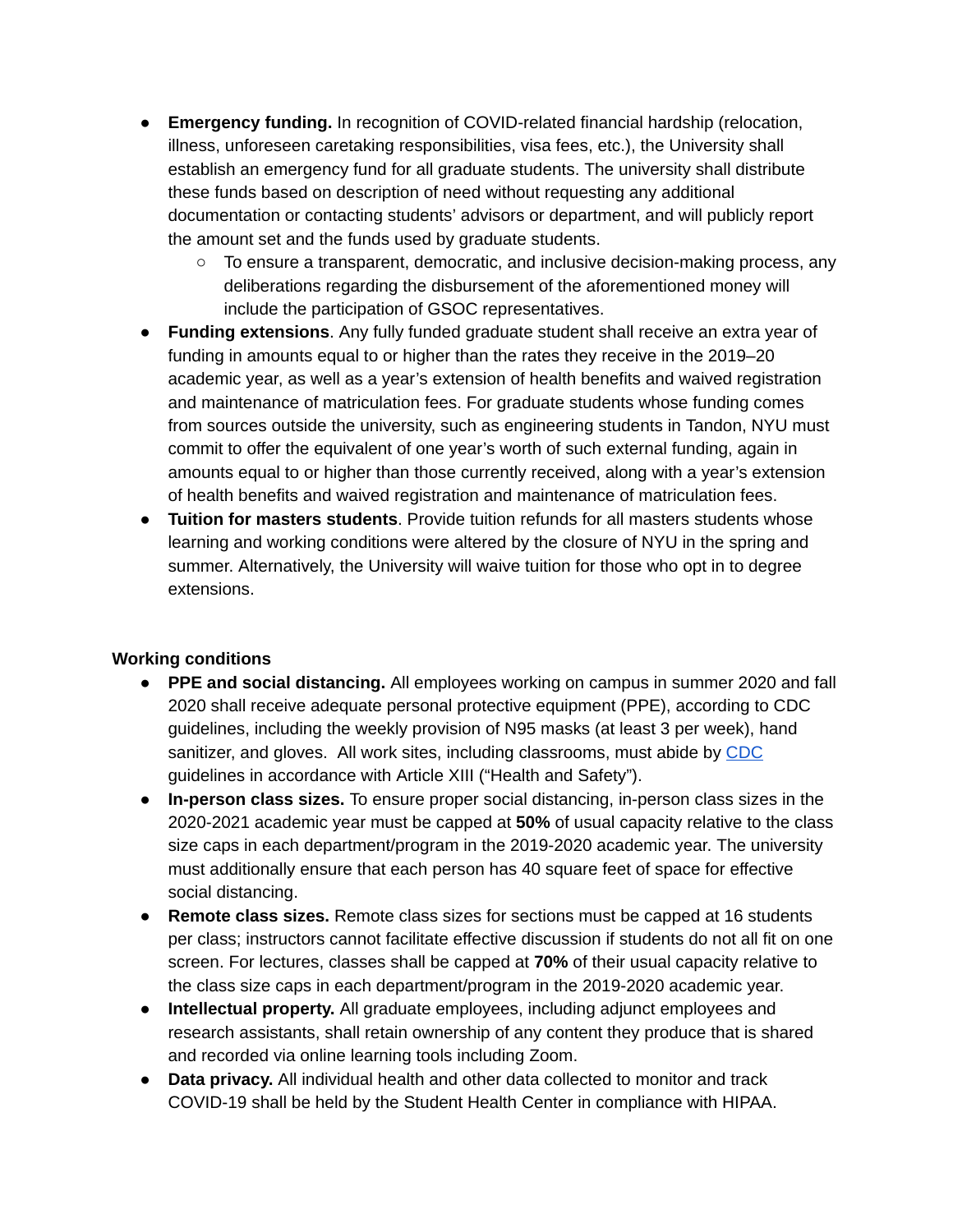Mandatory HIPAA training for anyone handling medical records, including but not limited to COVID-19 test results and reporting of symptoms.

- **● Option for remote work.** The university must consult GSOC about plans for positions to resume in-person. No graduate employee shall be compelled to work in-person, and there shall be no need for any kind of documentation to work remotely. No graduate student eligible to take up a bargaining unit position should be denied a position on the basis that they request to work remotely and/or refuse to work in person.
- **● Office hours.** Due to the threat of COVID-19 transmission, no in-person office hours shall be required.
- **● Paid leave.** All employees will be guaranteed 4 weeks of paid leave at regular weekly pay, for reasons including personal and family medical and mental health.
- **● Internet and equipment.** Employees with remote positions shall receive **\$800** per semester-long appointment (for up to one appointment per semester) to subsidize internet and technology costs (including internet, computer, printer, air conditioning and electricity bills, online teaching resources, and headphones) as well as desk chairs and desks in accordance with Article VIIIA ("Professional Conditions.") This sum will be proportionately adjusted for shorter or longer appointments. This will be distributed at the beginning of the fall 2020 term for fall appointments, and immediately upon conclusion of this agreement to spring 2020 and summer 2020 employees.
- **● Rent subsidies.** Employees shall receive **\$1500** per semester-long appointment (for up to one appointment per semester) to subsidize the cost of renting apartments now being used as home offices. This sum will be proportionately adjusted for shorter or longer appointments.

#### **Healthcare**

- **● Full coverage for all COVID-related healthcare.** All costs related to COVID-19 care will be fully reimbursed, regardless of Wellfleet's internal policy about COVID-19 costs. Additionally, given that many students are relocating and will not have access to their normal network of healthcare providers, all additional COVID-19-related care should also be covered at 100%, regardless of Wellfleet's policies and regardless of whether care was provided by an in- or out-of-network provider.
- **● Reimbursement.** The university shall reimburse all health expenses, including dental and mental health, incurred during the in-person closure of SHC as a result of the employee not being able to access SHC, for e.g. reimbursement of uncovered co-pays. The graduate employee will be reimbursed the amount paid minus the amount that they would have paid had they had in-person access to the SHC.
- **● Extension of health insurance**. Any graduate employee who received health benefits during a semester in which the Student Health Center was offering services remotely shall receive a proportionate extension of their health benefits once the SHC begins offering in-person services. (For example, an employee who worked both spring and summer 2020 shall receive two additional semesters of health benefits once the SHC begins offering in-person services).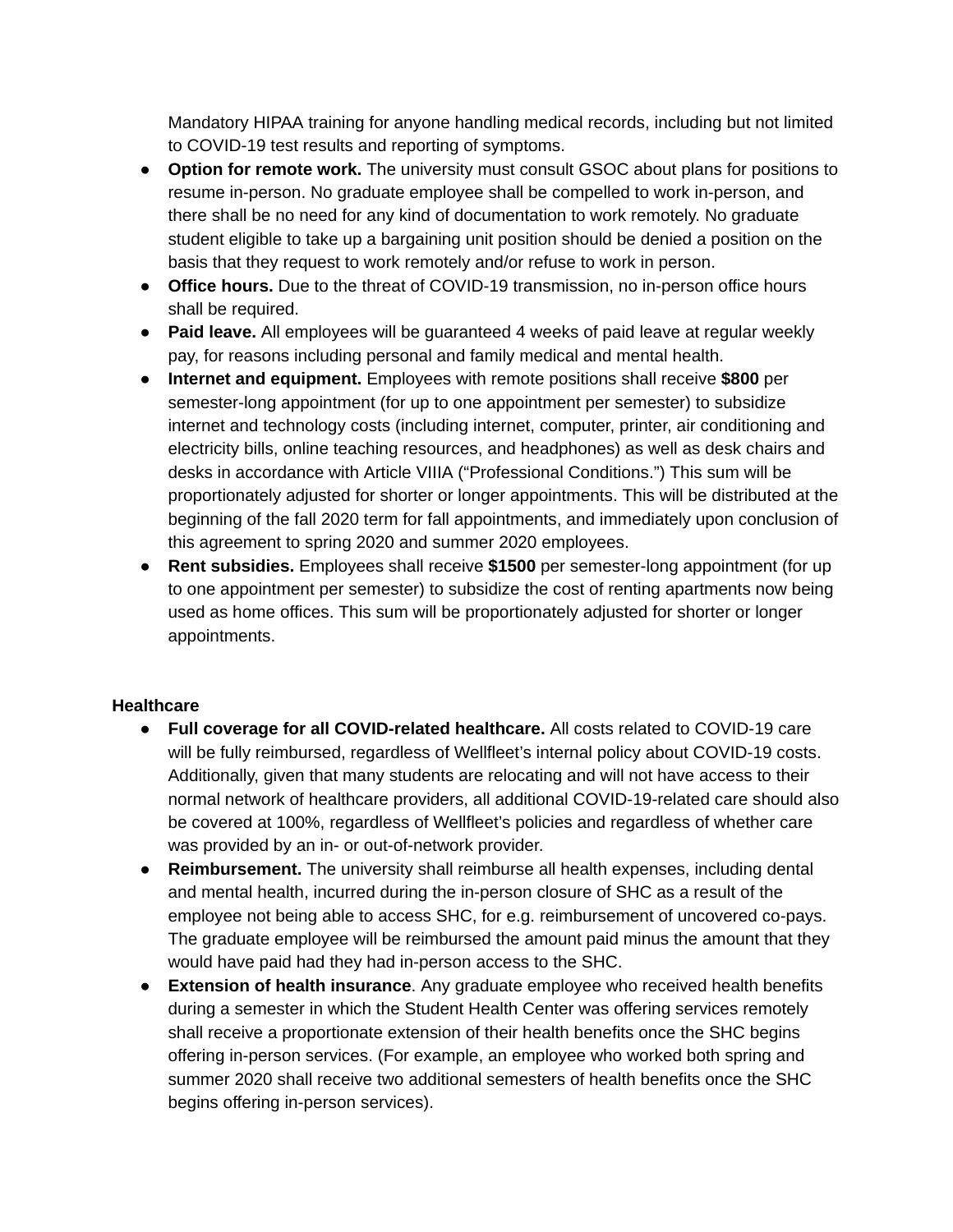- **● Dental care extension.** Any graduate employee who received dental benefits during a semester in which the Student Health Center was closed shall receive a proportionate extension of their STU-DENT benefit.
- **● Optometry extension of care.** Due to increased use screens as a condition of graduate employment, the university shall cover the cost of two additional eye tests per annum, cover the cost of prescription eyeglass lenses, and provide a subsidy of \$220 for eyeglass frames or contacts.
- **Health insurance during leaves of absence**. Any graduate employee who takes a leave of absence, for any permitted reason, shall continue to receive full health benefits according to Article XVIII ("Health Insurance"). This shall apply to summer and fall 2020 workers, and any employee who took a leave of absence in spring 2020 shall receive retroactive compensation to cover the cost of health insurance.
- **● Continuation option.** The university shall reinstate the "Continuation Option" for student health insurance so that graduating students have access to healthcare post graduation.
- **● No enrollment deadline**. The university shall allow employees and their dependents to enroll in the student health insurance plan at any point throughout the semester. Employees or dependents who enroll later than week 6 of the semester will receive a prorated rate on the cost of the plan.

## **International students**

- **● Maintenance of visa status.** Ensure that any graduate employee on F-1 or J-1 visas is able to maintain their visa status even if courses shift online, if work cannot be performed remotely, or if campus research programs are impaired or suspended, and support graduate employees who must leave the country if visa statuses change.
- **● Legal assistance.** The University shall provide access for all international graduate employees, undocumented employees and their dependents to institutional resources and fully subsidized independent legal assistance for issues associated with work authorization, taxes, visas, immigration, future employment and internship opportunities related to their position that were disrupted due to COVID-19.
- **● Visa and SEVIS fee reimbursement fund.** Establish a visa and related-fee reimbursement fund, to which graduate employees can apply for reimbursements of visa renewals and visa-related expenses up to **\$500** each. This fund shall be available to at least any member of the bargaining unit who worked or works in spring 2020, summer 2020, or fall 2020.
	- **CPT fee**. The University shall reimburse all fees associated with credits to obtain CPT authorization incurred by an international graduate employee.
- **● CARES Act and future federal funding.** The new guidance issued by the Department of Education regarding the distribution of the Higher Education Emergency Relief Fund (HEERF) Section 18004(a )(1) of the CARES Act states that the minimum allocation to be awarded for Emergency Financial Aid Grants to Students will be accessible only to students who are eligible for federal financial aid, namely US citizens and some lawful permanent residents, and therefore excludes international students, DACA recipients and other categories based solely on their immigration status.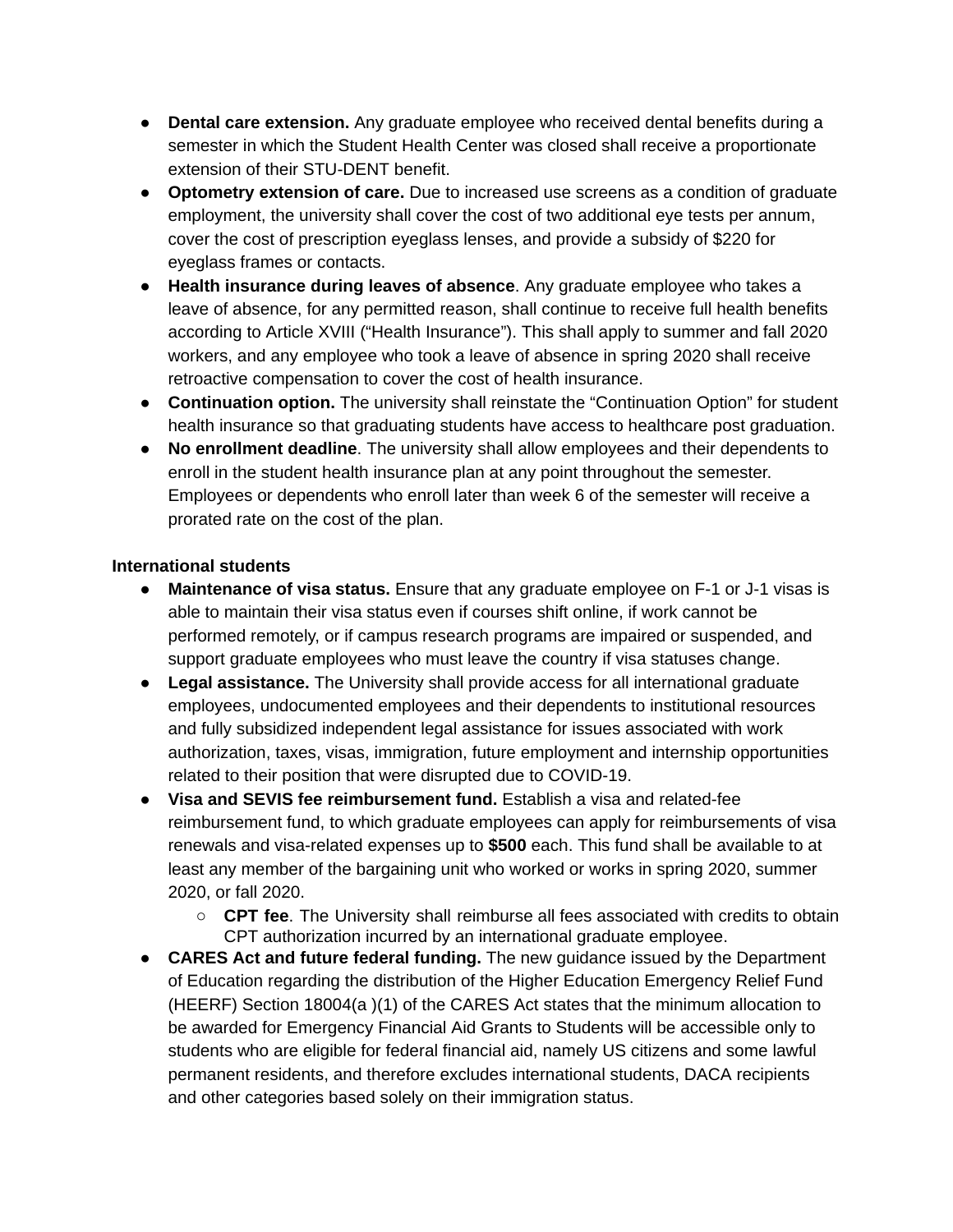- **○** The University must ensure that in receiving funds from NYU Covid-19 emergency relief fund, no student will face repercussions in future immigration proceedings.
- **○** To ensure equitability, pursuant to Article XIV ("Non-Discrimination"), the University commits to support federally "non-eligible" international and DACA students using University resources, and the University must match or increase the per capital amount that federally eligible students receive.
- To ensure a transparent, democratic, and inclusive decision-making process, any deliberations regarding the disbursement of the aforementioned money will include the participation of GSOC representatives.

# **Bargaining unit**

- **Global sites.** Any graduate student working at an NYU Global site as part of the university's "Go-Local" program in fall 2020 must be directly employed by NYU's NYC campus and be included in the bargaining unit covered by GSOC's collective bargaining agreement with the university.
	- All graduate student workers that participate in the "Go-Local" program in fall 2020 will receive full coverage through NYU's Study Away comprehensive health insurance plan, Geoblue, with no additional fees.

# **NYPD-NYU Ties**

- In accord with Article XIII ("Health and Safety") and Article XIV ("Non-Discrimination"), the University shall immediately break all ties with the NYPD and other law enforcement agencies as follows:
	- **○** No ICE on campus: The University will deny requests for any access to campus premises to Immigration and Customs Enforcement (ICE), Customs and Border Protection (CBP), or other government agencies unless mandated by court order, warrant or subpoena; and to inform the NYU community of such requests.
	- NYU will break all ties with NYPD listed [here](http://web.archive.org/web/20200317003836/https://www.nyu.edu/life/safety-health-wellness/public-safety/2018-19-annual-report/partnering-for-success.html).
	- NYU will not accept money from NYPD for research-related purposes, nor conduct any research in collaboration with or at the request of the NYPD.
	- NYPD will not be permitted any form of routine or unannounced patrols on NYU campus.
	- NYPD shall not be given access to NYU's campus without a warrant.
	- When NYPD must gain access to campus for exceptional reasons, a legal observer must be present.
	- NYU will not cooperate with NYPD investigations or turn students over to NYPD, unless in cases where this is considered unlawful and NYU risks actual criminal charges.
	- NYU Public Safety leadership will be under the democratic control of students.
	- NYU will expand the job description of campus safety officers to include alternatives-to-policing intervention methods, related to mental health, de-escalation, and more. With this expanded job description, it is expected that